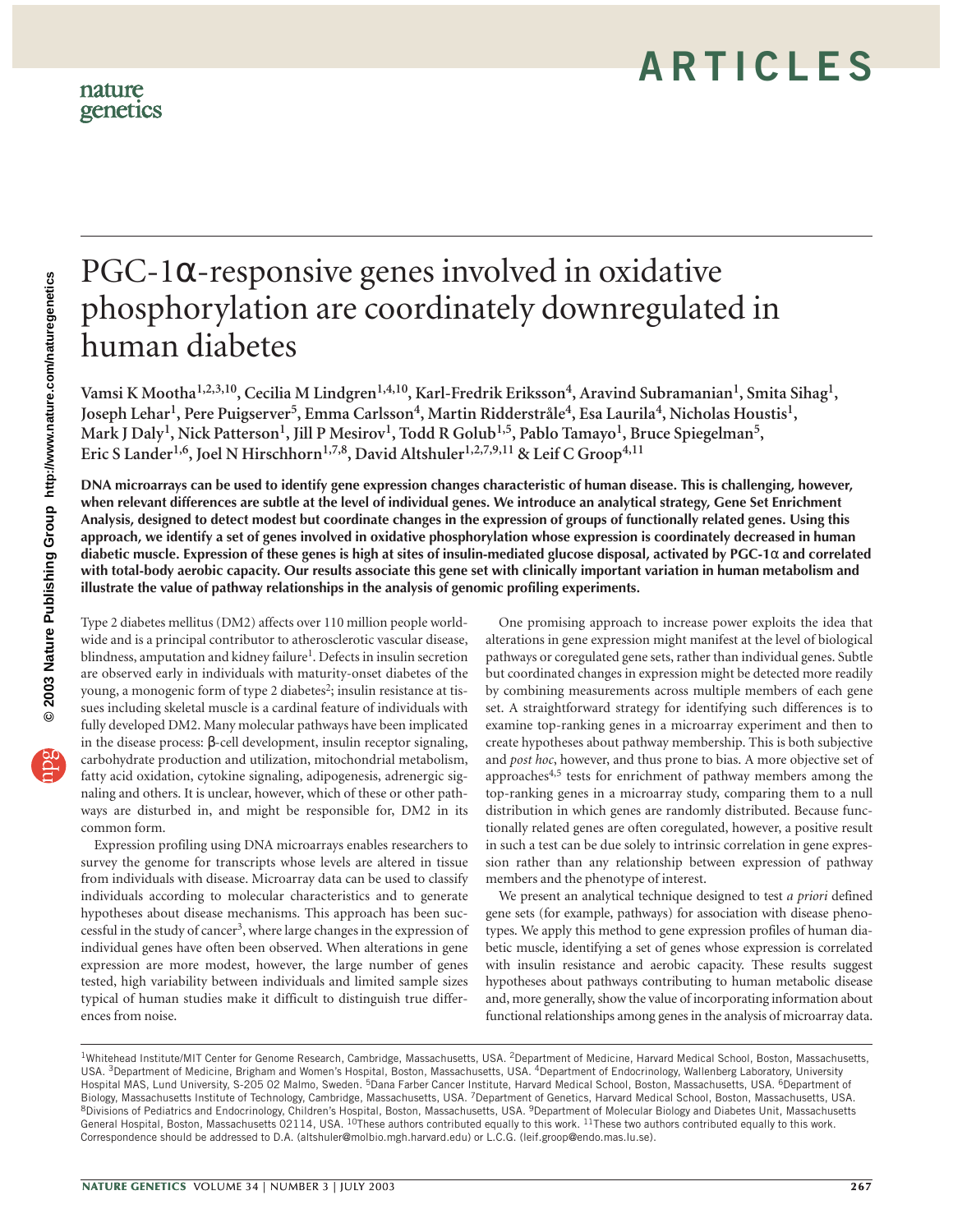## **RESULTS**

We used DNA microarrays to profile expression of over 22,000 genes in skeletal muscle biopsy samples from 43 age-matched males (**Table 1**), 17 with normal glucose tolerance (NGT), 8 with impaired glucose tolerance (IGT) and 18 with DM2. We obtained samples at the time of diagnosis (before treatment with hypoglycemic medication) and under the controlled conditions of a hyperinsulinemic euglycemic clamp. When assessed with either of two different analytical techniques<sup>3,6</sup> that take into account the multiple comparisons implicit in microarray analysis, no single gene had a significant difference in expression between the diagnostic categories (data not shown). This result is consistent with smaller studies7,8 that did not identify any individual gene whose expression difference was significant when corrected for the large number of hypotheses tested $9,10$ .

## **Gene Set Enrichment Analysis**

To test for sets of related genes that might be systematically altered in diabetic muscle, we devised a simple approach called Gene Set Enrichment Analysis (GSEA), which we introduce here (**Fig. 1**) and describe in more detail elsewhere (A.S. *et al*., manuscript in preparation). The method combines information from the members of previously defined sets of genes (for example, biological pathways) to increase signal relative to noise and improve statistical power.

For a given pairwise comparison (for example, highly expressed in individuals with NGT versus those with DM2), we rank all genes according to the difference in expression (using an appropriate metric, such as signal-to-noise ratio, SNR). The null hypothesis of GSEA is that the rank ordering of the genes in a given comparison is random with regard to the diagnostic categorization of the samples. The

alternative hypothesis is that the rank ordering of the pathway members is associated with the specific diagnostic criteria used to categorize the groups of affected individuals.

We then measure the extent of association by a non-parametric, running sum statistic termed the enrichment score (ES) and record the maximum ES (MES) over all gene sets in the actual data from affected individuals (**Fig. 1**). To assess the statistical significance of the MES, we use permutation testing of the diagnostic labels of the individuals (for example, whether an individual is affected with NGT or DM2; **Fig. 1**). Specifically, we compare the MES achieved in the actual data to that seen in each of 1,000 permutations that shuffled the diagnostic labels among the samples. The significance of the MES score is calculated as the fraction of the 1,000 random permutations in which the top pathway gave a stronger result than that observed in the actual data. Because the permutation test involves randomization of the diagnostic labels, it is a test for the dependence on the actual diagnostic status of the affected individuals. Moreover, because the actual MES is compared to the distribution of maximal ES values over all pathways examined in each of the randomized data sets, it accounts for multiple pathways tested, and no further correction is required<sup>9,10</sup>.

# **Decreased expression of genes involved in oxidative phosphorylation**

We applied GSEA to the microarray data described above, using 149 gene sets that we compiled (**Supplementary Table 1** online). Of these gene sets, 113 are grouped according to involvement in metabolic pathways (derived from public or local curation<sup>11</sup>) and 36 consist of gene clusters that are coregulated in a mouse expression atlas of 46 tissues<sup>12</sup>. The gene sets were selected without regard to the results of the microarray data from the affected individuals. The top gene set in

**Table 1 Clinical and biochemical characteristics of male subjects with NGT, IGT and DM2**

|                                     | Class        |              |                 | $P$ value             |                       |                       |
|-------------------------------------|--------------|--------------|-----------------|-----------------------|-----------------------|-----------------------|
|                                     | <b>NGT</b>   | IGT          | DM <sub>2</sub> | NGT versus IGT        | IGT versus DM2        | NGT versus DM2        |
| $\eta$                              | 17           | 8            | 18              |                       |                       |                       |
| Age, y                              | 66.1 (1.0)   | 66.4(1.6)    | 65.5(1.8)       |                       |                       |                       |
| BMI, $\text{kg/m}^2$                | 23.6(3.4)    | 27.1(4.8)    | 27.3(4.0)       |                       |                       | $5.70 \times 10^{-3}$ |
| WHR                                 | 0.91(0.09)   | 0.97(0.04)   | 0.99(0.03)      | $3.00 \times 10^{-2}$ |                       | $3.83 \times 10^{-3}$ |
| Triglycerides, mmol/l               | 1.03(0.40)   | 1.83(1.60)   | 2.04(1.13)      |                       |                       | $2.63 \times 10^{-3}$ |
| Cholesterol, mmol/l                 | 5.39(0.09)   | 4.60(1.48)   | 5.77(0.97)      |                       |                       |                       |
| <b>OGTT</b>                         |              |              |                 |                       |                       |                       |
| Glucose 0 min, mmol/l               | 4.67(0.50)   | 5.05(0.46)   | 7.83(2.3)       |                       | $9.22 \times 10^{-5}$ | $2.01 \times 10^{-5}$ |
| Insulin 0 min, µU/ml                | 5.41(3.3)    | 13.38 (8.9)  | 12.0(6.0)       | $4.05 \times 10^{-2}$ |                       | $4.10 \times 10^{-4}$ |
| Glucose 120 min, mmol/l 6.58 (0.94) |              | 9.15(0.8)    | 14.9 (4.0)      | $2.51 \times 10^{-6}$ | $8.91 \times 10^{-6}$ | $4.90 \times 10^{-8}$ |
| Insulin 120 min, µU/ml              | 33.5(19.3)   | 125.1 (66.1) | 43.5 (25.6)     | $5.47 \times 10^{-3}$ | $9.73 \times 10^{-3}$ |                       |
| M value, mg/kg/min                  | 8.74(3.15)   | 6.32(3.08)   | 4.22 (1.72)     |                       |                       | $2.30 \times 10^{-5}$ |
| VO2max, ml O <sub>2</sub> /kg/min   | 32.1(5.46)   | 26.5(4.6)    | 24.3(5.6)       | $1.72 \times 10^{-2}$ |                       | $3.09 \times 10^{-4}$ |
| Glycogen, mmol/kg                   | 371.1 (77.0) | 326.5 (88.0) | 350.6 (97.8)    |                       |                       |                       |
| Type I fibers                       |              |              |                 |                       |                       |                       |
| Number, %                           | 37.2(13.5)   | 33.5(3.6)    | 36.4(9.3)       |                       |                       |                       |
| Area, %                             | 39.1 (14.4)  | 32.7 (0.91)  | 40.1 (10.7)     |                       | $2.35 \times 10^{-2}$ |                       |
| Capillaries/fiber                   | 3.91(0.72)   | 4.05(1.04)   | 4.14(0.75)      |                       |                       |                       |
| Type IIb fibers                     |              |              |                 |                       |                       |                       |
| Number, %                           | 73.8 (42.1)  | 60.2(51.4)   | 72.2 (36.7)     |                       |                       |                       |
| Area, %                             | 31.3(18.0)   | 24.7 (18.3)  | 36.2(15.4)      |                       |                       |                       |
| Capillaries/fiber                   | 2.97(0.71)   | 3.05(0.87)   | 3.02(0.65)      |                       |                       |                       |

Values are mean (s.d.). OGTT, oral glucose tolerance test. M value is the total body glucose uptake. VO2max is the total body aerobic capacity. Only values of *P* < 0.05 are shown for pairwise comparisons, using a two-sided *t*-test.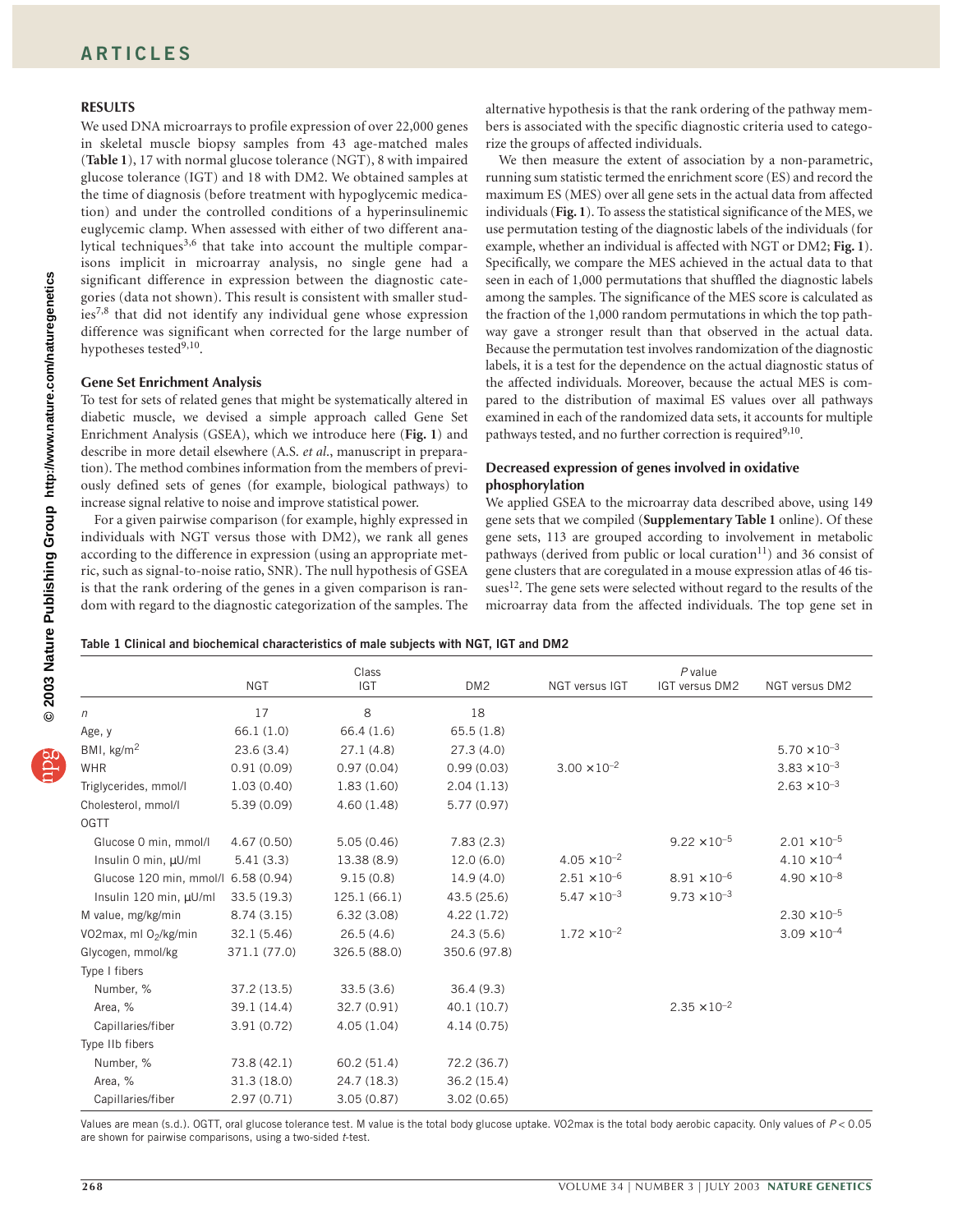**Figure 1** Schematic overview of GSEA. The goal of GSEA is to determine whether any *a priori* defined gene sets (step 1) are enriched at the top of a list of genes ordered on the basis of expression difference between two classes (for example, highly expressed in individuals with NGT versus those with DM2). Genes  $R_1,...R_N$  are ordered on the basis of expression difference (step 2) using an appropriate difference measure (for example, SNR). To determine whether the members of a gene set *S* are enriched at the top of this list (step 3), a Kolmogorov-Smirnov (K-S) running sum statistic is computed: beginning with the top-ranking gene, the running sum increases when a gene annotated to be a member of gene set *S* is encountered and decreases otherwise. The ES for a single gene set is defined as the greatest positive deviation of the running sum across all *N* genes. When many members of *S* appear at the top of the list, ES is high. The ES is computed for every gene set using actual data, and the MES achieved is recorded (step 4). To determine whether one or more of the gene sets are enriched in one diagnostic class relative to the other (step 5), the entire procedure (steps 2–4) is repeated 1,000 times, using permuted diagnostic assignments and building a histogram of the maximum ES achieved by any pathway in a given permutation. The MES achieved using the actual data is then compared to this histogram (step 6, red arrow), providing us with a global *P* value for assessing whether any gene set is associated with the diagnostic categorization.

GSEA analysis yielded an MES score (MES = 346) that was significant at  $P = 0.029$  over the 1,000 permutations of the 149 pathways. That is, in only 29 of 1,000 permutations did the top pathway (of the 149) exceed the score achieved by the top pathway achieved using the actual diagnostic labels.

The maximal ES score was obtained for an internally curated set consisting of genes involved in oxidative phosphorylation (we refer to this gene set as OXPHOS). Notably, the four gene sets with the next highest ES scores overlap with this OXPHOS gene set, and their enrichment is almost entirely explained by the overlap: a locally curated set of genes involved in mitochondrial function, a set of genes identified with the keyword 'mitochondria,' a cluster (referred to here as c20) of coregulated genes derived from the comparison of publicly available mouse data and a set of genes related to oxidative phosphorylation defined at the Affymetrix website<sup>11</sup>.

Examination of the individual expression values for the 106 OXPHOS genes identifies the source of this signal (**Fig. 2**). Although the typical decrease in expression for individual OXPHOS genes is very modest (∼20%), the decrease is consistent across the set: 89% (94 of 106) of the genes showing lower expression in individuals with DM2 relative to those with NGT (**Fig. 2**). As controls, we confirmed that the result is independent of specific aspects of data processing (such as scaling, thresholding, filtering) or of selection of difference metrics (data not shown). Moreover, the result identified by GSEA is supported by previous observations: others have suggested that oxidative capacities are altered in insulin resistant muscle $13,14$ , and recent microarray analyses of human diabetic muscle have identified genes in oxidative phosphorylation among their top-ranked genes (ref. 7 and M.E. Patti *et al.*, manuscript submitted).

## **OXPHOS-CR: a coregulated subset of OXPHOS genes**

One of the overlapping gene sets identified by GSEA is cluster c20, defined as a set of genes that are tightly coregulated across many tissues. The partial overlap of OXPHOS with the coregulated cluster led us to ask whether all OXPHOS genes are coordinately regulated. We examined transcriptional coregulation of mouse homologs of  $OXPHOS$  genes across a mouse tissue expression atlas<sup>12</sup>. This identified a previously unrecognized subset of the OXPHOS biochemical pathway, corresponding to about two-thirds of the OXPHOS genes, that are strongly correlated across mouse tissues  $(r = 0.61; Fig. 3a)$ .



We term this subset OXPHOS-CR (oxidative phosphorylation coregulated). The remaining OXPHOS genes show little co-regulation with OXHPOS-CR genes or with each other (**Fig. 3a**). The OXPHOS-CR subset was strongly expressed in 3 of 46 tissues: skeletal muscle, heart and brown fat. We note that these are the principal sites of insulin-mediated glucose disposal in mice.

We next asked whether the downregulation of OXPHOS observed in DM2 was a general property of all OXPHOS genes or was specific to OXPHOS-CR genes. Notably, the bulk of the statistical signal we observe in GSEA is accounted for by OXPHOS-CR (**Supplementary Fig. 1** online). Namely, the OXPHOS-CR subset showed a stronger mean deviation than the remainder of the OXPHOS gene set (mean SNR of 0.235 versus 0.128;  $P = 0.04$ ) and was itself significant in the GSEA analysis (nominal  $P$  value  $= 0.001$ , as compared with nominal  $P = 0.226$  for the remainder of the OXPHOS set). To see if these changes were secondary to hyperglycemia *per se* or preceded the onset of frank diabetes, we compared expression of OXPHOS-CR in individuals with NGT to that in individuals with IGT, the pre-diabetic state. We found that expression of OXPHOS-CR was also downregulated in individuals with IGT (nominal  $P < 10^{-4}$ ). This suggests that downregulation of OXPHOS-CR precedes onset of hyperglycemia. Thus, GSEA allowed us to detect a subset of OXPHOS genes, called OXPHOS-CR, with three key properties: (i) they are members of the oxidative phosphorylation pathway (ii) they are tightly coregulated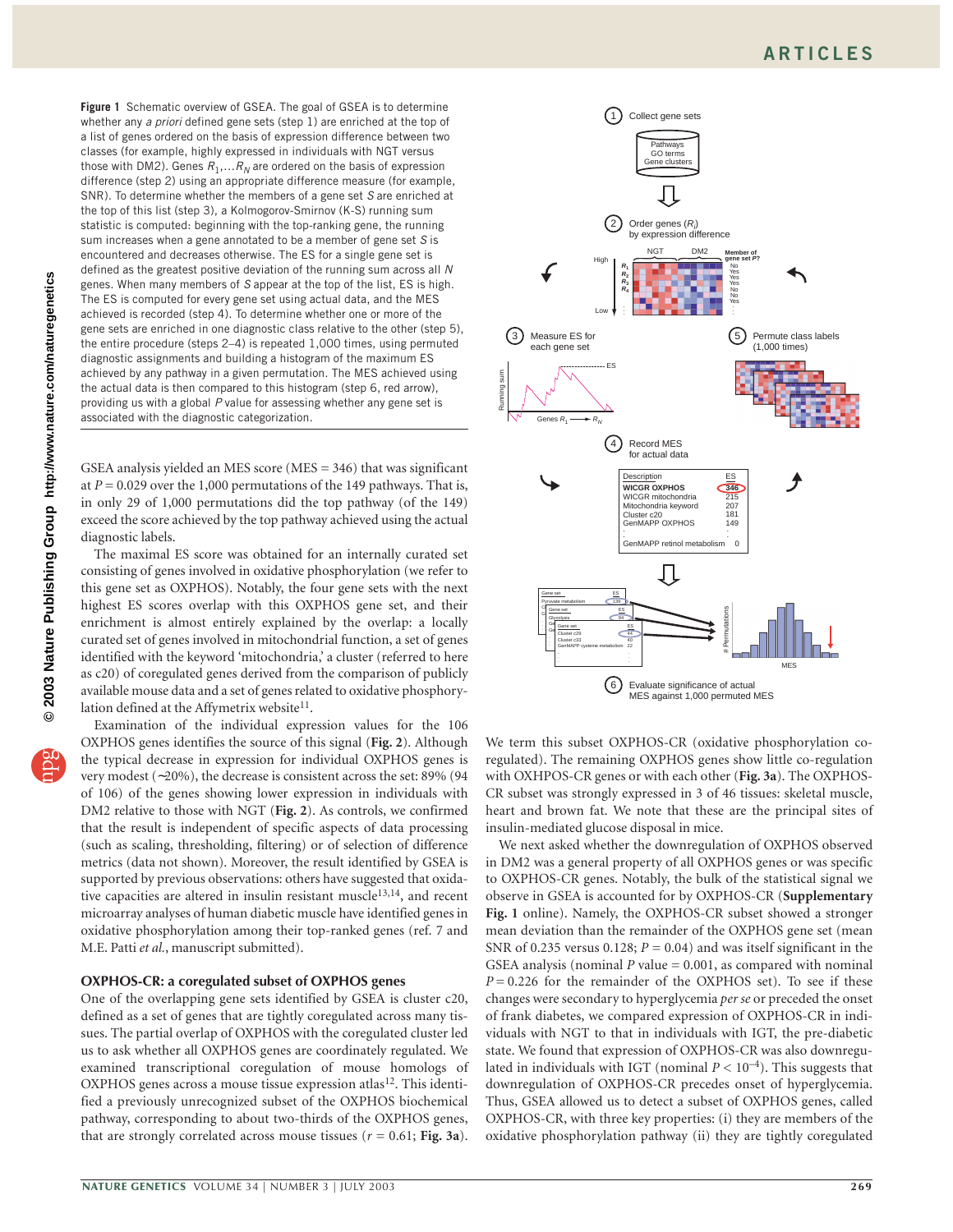



across many tissues and are highly expressed in the principal sites of insulin-mediated glucose disposal and (iii) their expression is subtly but consistently lower in muscle from individuals with both the prediabetic state IGT and DM2.

# **PGC-1**α **induces expression of OXPHOS-CR**

The strong correlation in expression of the OXPHOS-CR genes and their coordinated downregulation in diabetic muscle led us to explore mechanisms that might mediate this tight control. We reasoned that peroxisome proliferator-activated receptor γ coactivator 1α (PGC-1α, encoded by *PPARGC1*), a cold-inducible regulator of mitochondrial biogenesis, thermogenesis and skeletal muscle fiber–type switching15–17, was a prime candidate for mediating these effects. Consistent with this hypothesis, we observed that mean levels of *PPARGC1* transcript were similarly lower (by ∼20%) in the diabetic muscle and noted that the promoters of several of the OXPHOS-CR genes have been reported to contain binding sites for nuclear respiratory factor 1, a transcription factor coactivated by PGC-1 $\alpha^{18}$ .

To test directly whether OXPHOS-CR genes might be transcriptional targets of PGC-1 $\alpha$ , we expressed PGC-1 $\alpha$  in a mouse skeletal muscle cell line using an adenoviral expression vector<sup>17</sup> and used DNA microarrays to profile expression of the OXPHOS genes over a 3-d period. We found that a subset of OXPHOS genes was strongly upregulated in a time-dependent manner in response to PGC-1α and that this subset corresponded almost precisely to OXPHOS-CR (**Fig. 3b**). These *in vitro* results support the hypothesis that  $PGC-1\alpha$  has a role in the regulation of OXPHOS-CR, both across the mouse tissue compendium and in the observed downregulation in diabetes.

# **Expression of OXPHOS-CR and measures of whole-body physiology**

\*

Metabolic control theory suggests that small adjustments in many sequential steps of a metabolic pathway can lead to a substantial change in the total flux through the pathway, whereas large changes in a single enzyme might have no measurable effects<sup>19</sup>. To test the hypothesis that differences in OXPHOS-CR gene expression in diabetic individuals might be related to changes in total body metabolism, we examined the relationships between diabetes status, expression of OXPHOS-CR genes and maximal oxygen uptake (VO2max) as measured in affected individuals (**Fig. 4**). Consistent



**Figure 3** OXPHOS-CR represents a coregulated subset of OXPHOS genes responsive to the transcriptional coactivator PGC-1α. (**a**) Normalized expression profile of 52 mouse homologs of the human OXPHOS genes across the mouse expression atlas<sup>12</sup>. These 52 genes were hierarchically clustered<sup>32</sup>. The pink tree on the left corresponds to a subcluster with a correlation coefficient of 0.65. We call the human homologs of these mouse genes the OXPHOS-CR set. The human homologs of this tightly coregulated cluster, marked with an asterisk and delimited with a yellow box, are *ATP5J*, *ATP5L*, *ATP5O*, *COX5B*, *COX6A2*, *COX7A1*, *COX7B*, *COX7C*, *CYC1*, *CYCS*, *GRIM19*, *HSPC051*, *NDUFA2*, *NDUFA5*, *NDUFA7*, *NDUFA8*, *NDUFB3*, *NDUFB5*, *NDUFB6*, *NDUFC1*, *NDUFS2*, *NDUFS3*, *NDUFS5*, *SDHA*, *SDHB*, *UQCRB* and *UQCRC1*. (**b**) Normalized expression profile of OXPHOS mouse homologs in a mouse skeletal muscle cell line during a 3-d time course in response to PGC-1α. The expression profile includes infection with control vectors (expressing GFP) or with vectors expressing PGC-1 $\alpha$  before infection (d 0) and 1, 2 and 3 d after adenoviral infection, all done in duplicate.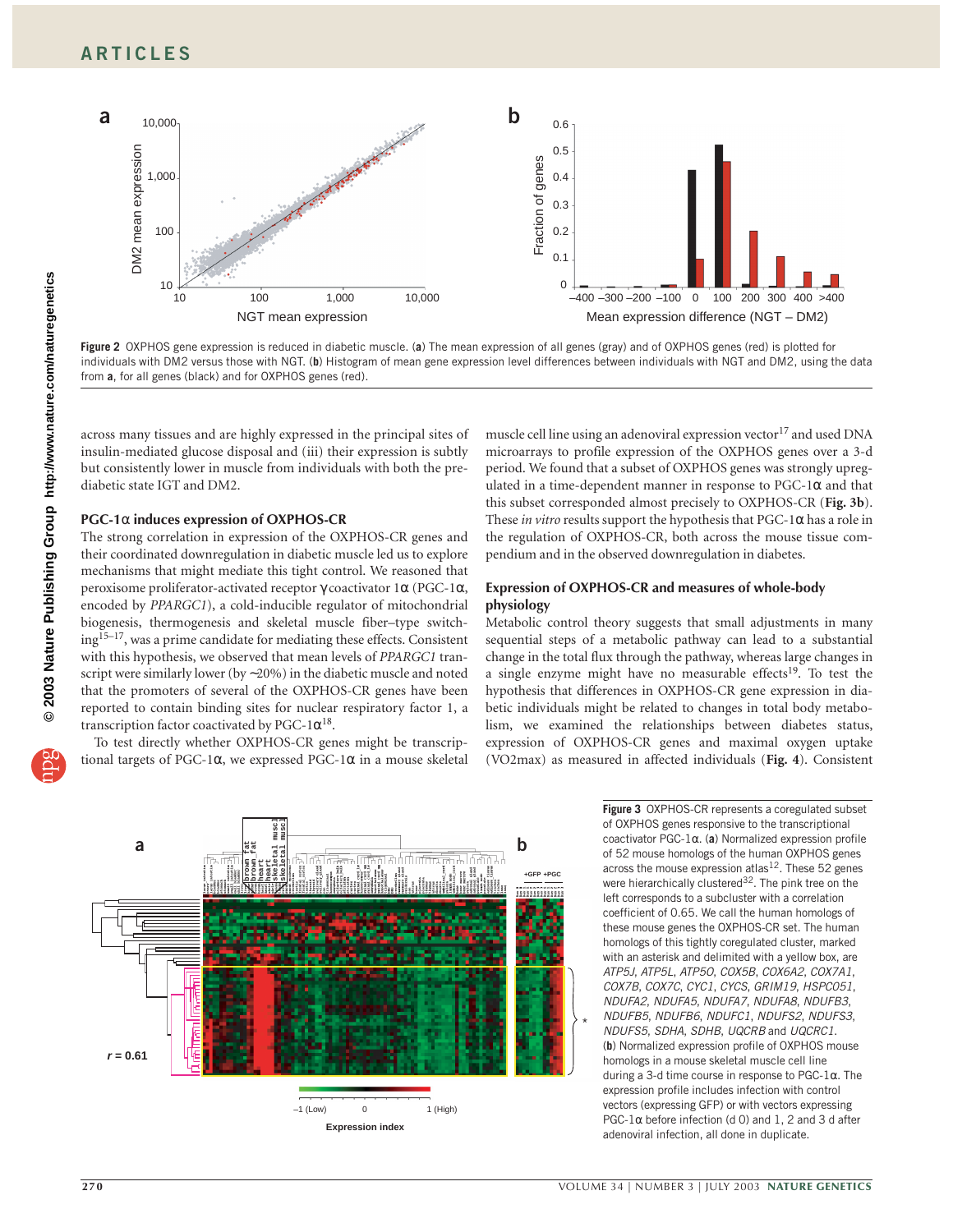with previous reports<sup>20</sup>, diabetes and VO2max were correlated in affected individuals ( $R^2$ <sub>adj</sub> = 0.28, *P* = 0.0005). Notably, we found that the expression of OXPHOS-CR genes in muscle was strongly correlated with VO2max ( $R^2_{\text{adj}} = 0.22$ ,  $P = 0.0012$ ; Fig. 4), a measure of total-body physiology. The top ranking OXPHOS-CR gene, ubiquinol cytochrome c reductase binding protein (*UQCRB*), was even a stronger predictor  $(R^2_{\text{adj}} = 0.31, P < 0.0001)$ . Expression of OXPHOS-CR genes is not merely a proxy for diabetes status, however, because a two-variable regression of VO2max on diabetes status and OXPHOS-CR expression level shows that both variables contribute significantly to the correlation ( $P = 0.05$  for the model with both variables as compared to the model with only diabetes status).

These results do not seem to be secondary to other known predictors of oxidative capacity. We found no relationship between body mass index or waist-to-hip ratio and OXPHOS-CR gene expression  $(R^2_{\text{adj}} < 0.01$  in both cases). In addition, there was no significant relationship between quantitative measures of fiber types and OXPHOS-CR expression (data not shown). Thus, decreased in expression of OXPHOS-CR genes in muscle seems to be associated with changes in total-body aerobic capacity, even beyond their correlation to diabetes status, body habitus or muscle-fiber type.

## **DISCUSSION**

Our results indicate that decreases in expression of OXPHOS-CR genes accompany, and might possibly contribute to, DM2. The relationship between OXPHOS and DM2 is richly supported by clinical investigation, exercise physiology, pharmacology and genetics. For example, the mitochondria of diabetic individuals show ultrastructural changes as well as decreases in oxidative phosphorylation activity13,21. Whole-body V02max (which we have shown to be correlated with OXPHOS-CR expression) predicts future development of DM2 (ref. 20). Exercise and caffeine consumption both increase oxidative phosphorylation capacity and can delay or prevent onset of diabetes17,20,22,23. Inherited mutations in mitochondrial DNA, which encodes 13 subunits of the electron transport chain, and whose copy number is under the control of PGC-1 $\alpha^{16}$ , cause rare, inherited forms of diabetes<sup>24</sup>. Missense variants in PGC1- $\alpha$  have been reported to be associated with DM2 (refs. 25,26), although it is not yet clear if this association is reproducible<sup>27</sup>. Moreover, of the handful of genes in which variants have been clearly shown to influence risk of human diabetes, two are transcriptional partners of PGC1-α: HNF4-α (mutations of which cause early-onset diabetes) and PPARG, in which the Pro12Ala polymorphism is associated with risk of DM2 (reviewed in ref. 24). Further investigation will be required to test the hypothesis that the PGC-1α-regulated, OXPHOS-CR genes might represent a common link to these varied phenomena. If this hypothesis is valid, it would suggest that modulation of OXPHOS-CR activity might represent a target for the prevention and treatment of DM2.

More generally, methods like GSEA may be valuable in efforts to relate genomic variation to disease and measures of total-body physiology. Single-gene methods are powerful only when the individual gene effect is marked and the variance is small across individuals, which may not be the case in many disease states. Methods like GSEA are complementary to single-gene approaches and provide a framework with which to examine changes operating at a higher level of biological organization. This may be needed if common, complex disorders typically result from modest variation in the expression or activity of multiple members of a pathway. As gene sets are systematically assembled using functional and genomic approaches, methods such as GSEA will be valuable in detecting coordinated variation in gene function that contributes to common human diseases.

| $R^2$ <sub>adi</sub> | P value  |
|----------------------|----------|
| 0.28                 | 0.0006   |
| 0.22                 | 0.0012   |
| 0.33                 | 0.0004   |
| 0.31                 | < 0.0001 |
| 0.38                 | 0.0001   |
|                      |          |

<sup>1</sup> Addition of OXPHOS-CR improves the model with  $P = 0.05$ . <sup>2</sup> Addition of UQCRB improves the model with  $P = 0.03$ .



**Figure 4** OXPHOS-CR predicts total-body aerobic capacity (VO2max). (**a**) Linear regression was used to model VO2max with diabetes status, the mean centroid of OXPHOS-CR gene expression, expression of *UQCRB* or in combination as explanatory (predictor) variables. The explanatory power and significance of the model are shown in the table. (**b**) Linear regression of VO2max against the mean centroid of OXPHOS-CR gene expression.

# **METHODS**

**Human subjects and clinical measurements.** We selected 54 men of similar age but with varying degree of glucose tolerance who had been participating in The Malmö Prevention Study in southern Sweden for more than 12 years<sup>20</sup>. The investigation was approved by the Ethics Committee at Lund University, and informed consent was obtained from each of the volunteers. All subjects were Northern Europeans, and their glucose tolerance status was assessed using standardized 75-gram oral glucose tolerance test (OGTT) and by applying WHO85 criteria<sup>20</sup>. At the initial OGTT done 10 years earlier, none of the men had DM2 (ref. 20). An OGTT done at the time of the biopsy showed that 20 of the subjects had developed DM2, 8 fulfilled the criteria for IGT and 26 had NGT. As diabetes was diagnosed at the time of the repeat OGTT, none of the subjects were on medication for hyperglycemia or diabetes-related conditions.

Anthropometric and insulin sensitivity measures were done as previously described<sup>28</sup>. We measured height, weight, waist-to-hip ratio and fat-free mass on the day of the euglycemic clamp. We measured VO2max using an incremental work-conducted upright exercise test with a bicycle ergometer (Monark Varberg) combined with continuous analysis of expiratory gases and minute ventilation. Exercise was started at a workload varying between 30W and 100W depending on the previous history of endurance training or exercise habits and then increased by 20–50W every 3 min until a perceived exhaustion or a respiratory quotient of 1.0 was reached. Maximal aerobic capacity was defined as the VO2 during the last 30 s of exercise and is expressed per lean body mass. We determined insulin sensitivity with a standard 2-h euglycemic hyperinsulinemic clamp combined with infusion of tritiated glucose to estimate endogenous glucose production and indirect calorimetry (Deltatrac, Datex Instrumentarium) to estimate substrate oxidation<sup>28</sup>. We calculated the rate of glucose uptake (also referred to as the M value) from the infusion rate of glucose and the residual rate of endogenous glucose production measured by the tritiated glucose tracer during the clamp.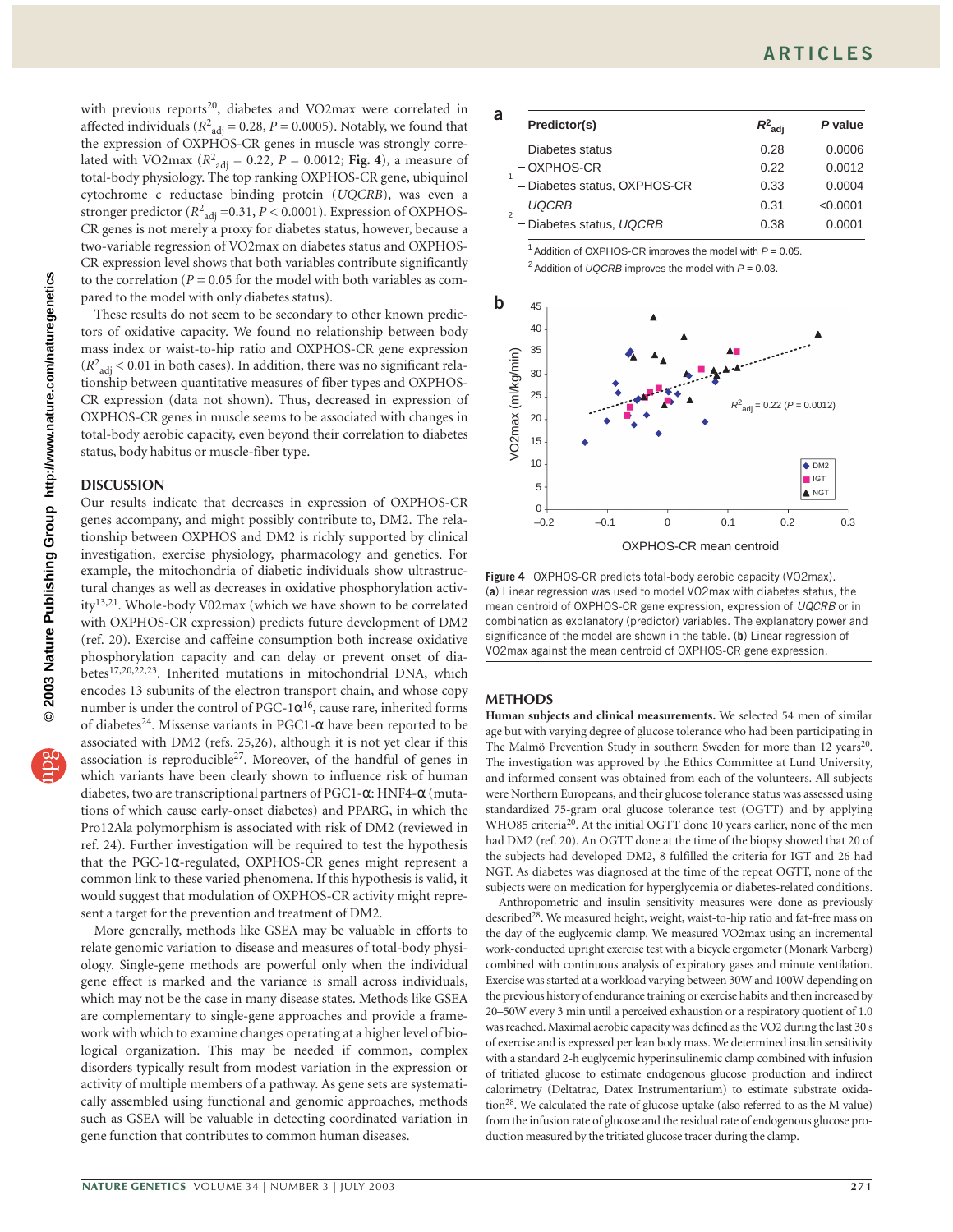We took percutaneous muscle biopsy samples (20–50 mg) from the vastus lateralis muscle under local anesthesia (1% lidocaine) after the 2-h euglycemic hyperinsulinemic clamp using a Bergström needle<sup>29</sup>. We determined fibertype composition and glycogen concentration as previously described<sup>30</sup>. We quantified and calculated the fibers using the COMFAS image analysis system (Scan Beam).

**Cell culture and adenoviral infection.** We cultured mouse myoblasts (C2C12 cells) and differentiated them into myotubes as previously described<sup>16</sup>. After 3 d of differentiation, we infected them with an adenovirus expressing either green fluorescent protein (GFP) or PGC-1 $\alpha$  as previously described<sup>17</sup>.

**mRNA isolation, target preparation and hybridization.** We prepared targets from human biopsy or mouse cell lines as previously described<sup>3</sup> and hybridized them to the Affymetrix HG-U133A or MG-U74Av2 chip, respectively. We selected only those scans with 10% Present calls and a *GAPD* 3′/*GAPD* 5′ expression ratio <1.33. We obtained gene expression data for 54 human samples, but only 43 met these selection criteria; the analysis in this paper is limited to these 43 individuals.

**Data scaling and filtering.** We subjected human microarray data to global scaling to correct for intensity-related biases. For each scan, we binned all genes according to their expression intensity and recorded the median intensity of each to serve as a calibration curve for that scan. We then scaled the expression to the calibration curve of the scan from one individual with NGT (individual mm12), which we visually inspected and deemed high-quality, using a linear interpolation between the calibration points. We then filtered the 22,283 genes on the HG-U133A chip to eliminate genes that had extremely low expression. A previous study suggested that an Affymetrix average difference level of 100 corresponds to an extremely low level ('not expressed'; ref. 12). Therefore, we only considered genes for which there was at least a single measure (average difference) greater than 100. Of the 22,283 genes on the HG-U133A chip, 10,983 genes met this filtering criterion.

**Single gene microarray analysis.** We carried out microarray analysis to identify individual genes that are significantly different between diagnostic classes using two software packages. First, we carried out marker analysis as previously described using GeneCluster<sup>3</sup>. Significance of individual genes was tested by permutation of class labels (5,000 iterations). We used both the *t*-test and SNR difference metrics in these analyses, both yielding comparable results. Second, we used the software package SAM, using a  $\Delta = 0.5$ , to search for gene expression values significantly different between classes<sup>6</sup>.

**Compilation of gene sets.** We analyzed 149 gene sets consisting of manually curated pathways and clusters defined by public expression compendia (**Supplementary Table 1** online). First, we used two different sets of metabolic pathway annotations. We manually curated genes belonging to the following pathways: free fatty-acid metabolism, gluconeogenesis, glycolysis, glycogen metabolism, insulin signaling, ketogenesis, pyruvate metabolism, reactive oxygen species homeostasis, Krebs cycle, oxidative phosphorylation (OXPHOS) and mitochondria, using standard textbooks, literature reviews and LocusLink. We also downloaded NetAFFX<sup>11</sup> annotations (October 2002) corresponding to GenMAPP metabolic pathways. To identify sets of coregulated genes, we used self-organizing maps to group the GNF mouse expression atlas into 36 clusters<sup>12,31</sup>. Genes in these 36 groups were converted to Affymetrix HG-U133A probe sets using the ortholog tables available at the NetAFFX website (October 2002).

**Rationale for grouped gene analysis.** Consider a microarray data set with samples in two categories, *A* and *B*. For the sake of simplicity, let the size of *A* and *B* each be *n*. Consider a gene set *S* for which the expression levels differ between samples of *A* and *B*. Model the data set so that the entry  $D_{ii}$  for gene *i* and sample *j* is normally distributed with mean  $μ$ <sub>*ii*</sub> and standard deviation  $σ$ , where

$$
\mu_{ij} = \begin{cases} 0, & i \notin S \\ +\alpha, & i \in S, j \in A \\ -\alpha, & i \in S, j \in B \end{cases}.
$$

Then the SNR for an individual gene in *S* is proportional to

$$
\frac{\alpha \sqrt{n}}{\sigma} \ .
$$

Suppose, on the other hand, that we know *S* and add the expression levels for all genes in *S*. Then the SNR is proportional to

$$
\frac{\alpha \sqrt{nM}}{\sigma} \quad ,
$$

where *M* is the number of genes in *S*. This increases the mean of our statistic (which is standard normal for the null hypothesis of no gene set association) by a factor of  $\sqrt{M}$ . If the noise is in fact correlated for genes of *S*, this reduces the benefit, but we can still expect a large gain. In practice we will not be able to select a gene set containing fully concordant expression levels, but as long as an appreciable fraction of our gene set has this property, we can expect a benefit from the grouped gene approach.

**Gene Set Enrichment Analysis (GSEA).** GSEA determines if the members of a given gene set are enriched among the most differentially expressed genes between two classes. First, the genes are ordered on the basis of a difference metric. The results presented in the current manuscript use the SNR difference metric, which is simply the difference in means of the two classes divided by the sum of the standard deviations of the two diagnostic classes. In general, other difference metrics can also be used.

For each gene set, we then make an enrichment measure called the ES, which is a normalized Kolmogorov-Smirnov statistic. Consider the genes  $R_1, \ldots, R_N$ that are ordered on the basis of the difference metric between the two classes and a gene set *S* containing *G* members. We define

$$
X_i\!=\!\mathcal{N}\!\sqrt{\frac{G}{N\!-\!G}}
$$

if *Ri* is not a member of *S*, or

$$
X_i\!=\!\!\sqrt{\frac{N\!\!-\!\!G}{G}}
$$

if *Ri* is a member of *S*.

We then compute a running sum across all *N* genes. The ES is defined as

$$
\max_{1 \le j \le N} \sum_{i=1}^{j} X_i
$$

or the maximum observed positive deviation of the running sum. ES is measured for every gene set considered. To determine whether any of the given gene sets shows association with the class phenotype distinction, we permute the class labels 1,000 times, each time recording the maximum ES over all gene sets. In this regard, we are testing a single hypothesis. The null hypothesis is that no gene set is associated with the class distinction.

In this manuscript, after identifying OXPHOS-CR as a subset of co-regulated OXPHOS genes, we tested it (a single gene set) for association with clinical status using GSEA. Because OXPHOS-CR is not independent of the OXPHOS set interrogated in the initial analysis, this cannot be viewed as an independent hypothesis. For this reason, these *P* values are explicitly marked as nominal *P* values.

GSEA has been implemented as a software tool for use with microarray data and will be presented in fuller detail, including a discussion of different varieties of multiple hypothesis testing and applications to other biomedical problems, in a companion paper (A.S. *et al.*, manuscript in preparation).

**Evaluating OXPHOS coregulation in mouse expression data sets.** We used the NetAFFX website to identify probe sets on the mouse expression chips corresponding to human OXPHOS probe sets. We identified a total of 114 (106 of which passed our filtering criterion) probe sets corresponding to the human genes related to oxidative phosphorylation. Using the October 2002